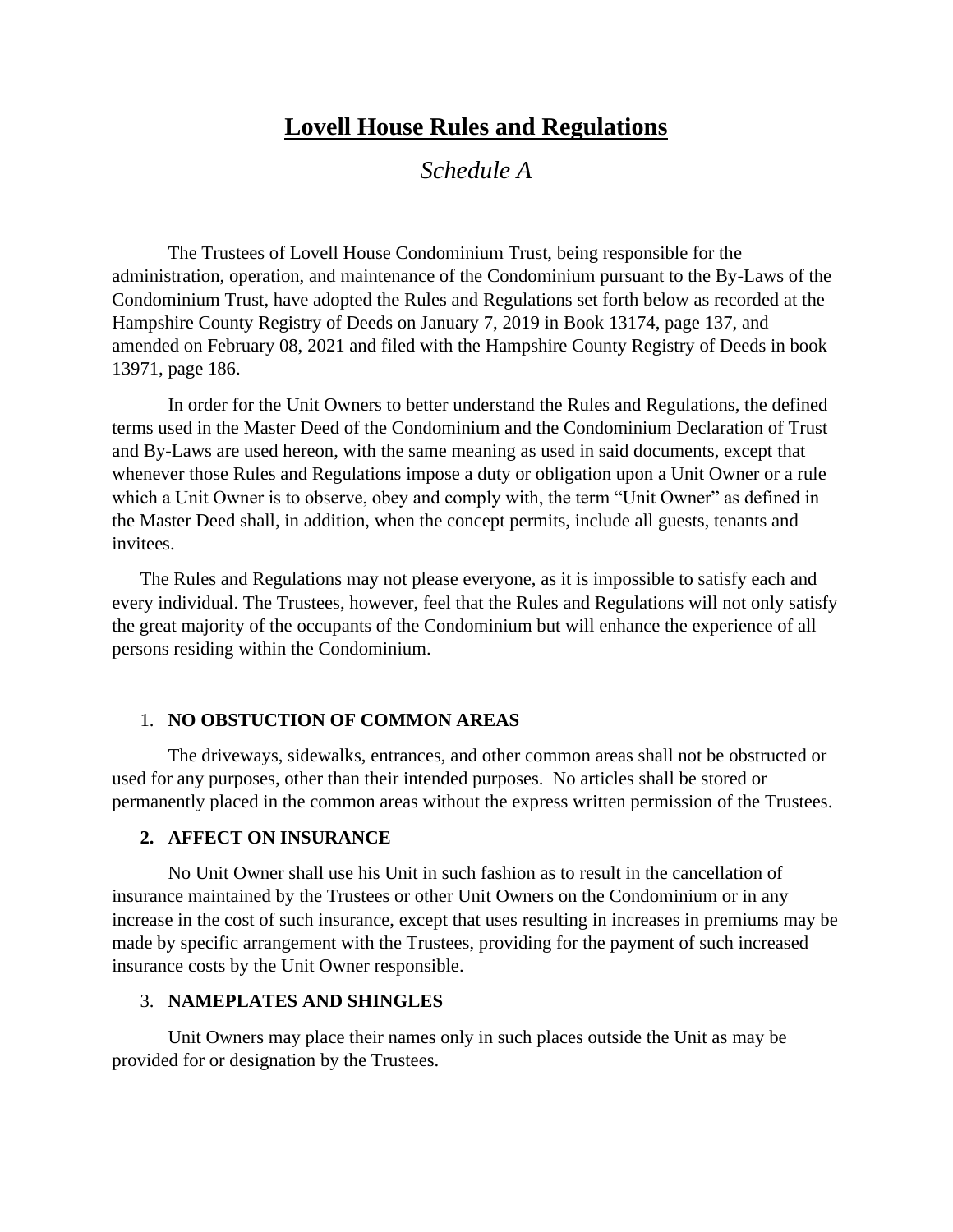#### 4. **RADIOS, PHONOGRAPHS, MUSICAL INSTRUMENTS**

The volume of television sets, radios, phonographs, musical instruments, and the like shall be turned down between 7:00 pm and 7:00 am and shall at all times be kept at a sound level which will not unreasonably disturb or annoy the occupants of the Condominium.

#### 5. **PARKING**

All automobiles shall be parked only in the parking spaces so designated for that purpose by the Trustees. Parking of vehicles other than passenger automobiles is prohibited unless with the written consent of the Trustees.

### **6. ABUSE OF MECHANICAL SYSTEMS**

The Trustees may charge to a Unit Owner the cost of repair or replacement of the mechanical, electrical, or other building service systems of the Condominium caused by such Unit Owner through misuse of those systems.

# **7. NO OFFENSIVE ACTIVITY**

No noxious or offensive activity shall be carried on in any Unit or in the common areas and facilities, nor shall anything be done therein, either willfully or negligently, which may be or become an unreasonable annoyance or nuisance to the other unit Owners or occupants. No Unit Owner shall make or permit any unreasonable disturbing noises by themselves, guests, tenant, or invitees or do or permit anything to be done by such persons which will interfere with the rights, comforts, or convenience of other Unit Owners.

## **8. STORAGE**

It is understood that all of the furnishings, items of personal property, effects and other items of the Unit Owner and persons claiming by, through, or under said Unit Owner may be kept and stored at the sole risk and hazard of the Unit owner, and if the whole or any part thereof shall be destroyed or damaged by fire, water or otherwise, or by leaking or bursting of water pipes, steam pipes, or other pipes, by theft, or from other cause, no part of said loss or damage in excess of the amounts, if any, covered by its insurance policies is to be charged to or be borne by the Condominium Trust.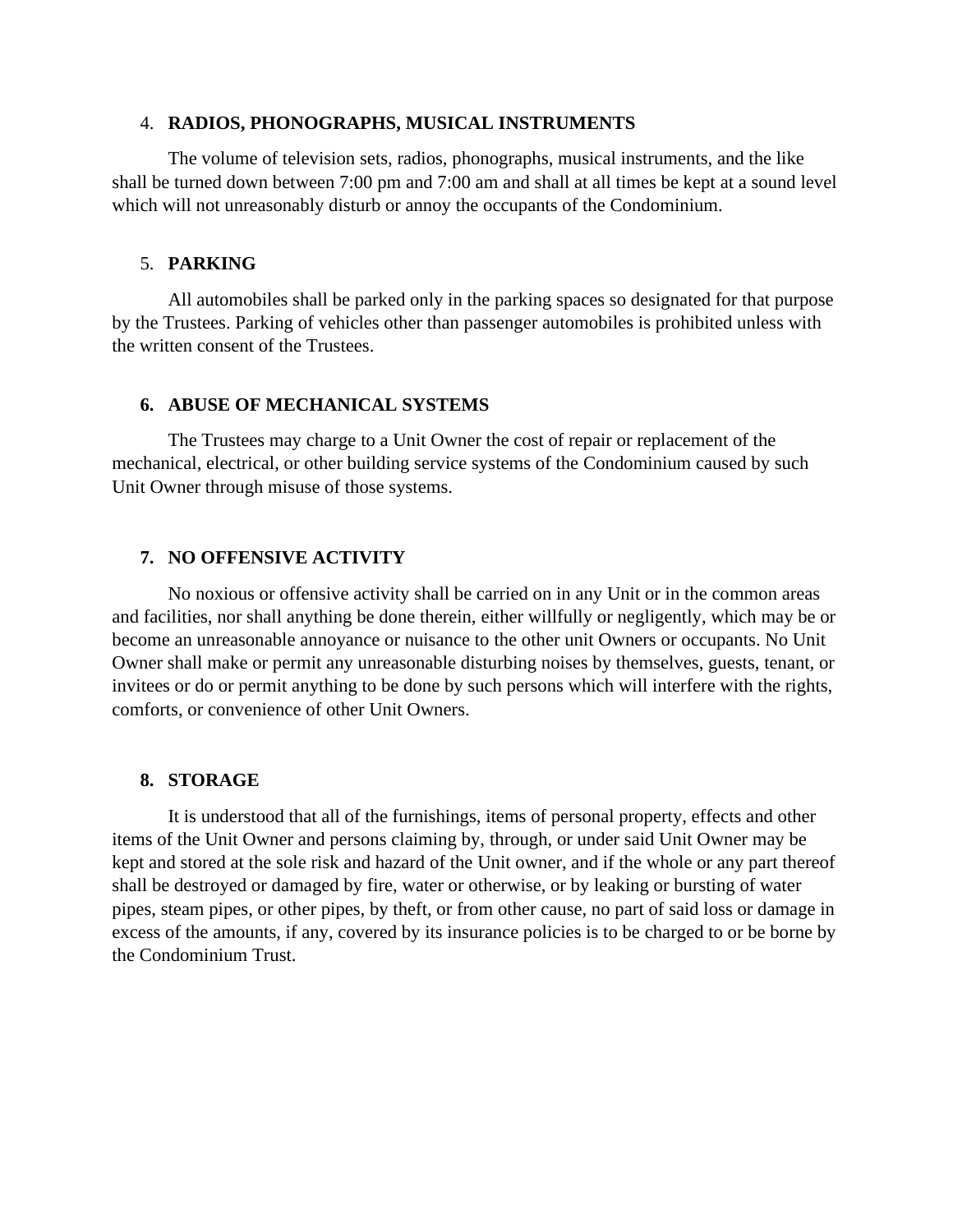#### **9. REPAIR AND CONDITION**

Each Unit Owner shall keep his Unit in a good state of preservation and cleanliness and shall not sweep or throw, or permit to be swept or thrown, from the doors or windows thereof any dirt or other substance. No cigarette butts shall be thrown onto the ground of the Condominium.

#### **10. EQUIPMENT COMPLIANCE**

All radio, television, computer, or other electronic equipment of any kind or nature installed by Unit Owners or used in each Unit shall fully comply with all rules, regulations, requitements, or recommendations of Board of Fire underwriters or similar board and the public authorities having jurisdiction, and the Unit Owner alone shall be liable for any damage. No radio or television aerial, or satellite dish, shall be attached to or hung from the exterior of a Unit without the prior written approval of the Trustees.

#### **11. FLAMMABLE MATERIALS, ETC.**

No unit Owner or any of his guests, tenants or invitees shall, at any time, bring into or keep in his Unit (excluding his appurtenant Garage unit) or any portion of the Common Elements any gasoline, kerosene, or other flammable, combustible, or explosive fluid, material, chemical, or substance, with the exception of such lighting, cleaning, and other fluids, materials, chemicals, and substances in such quantities as are customarily incidental to residential use.

#### **12. REAL ESTATE TAXES**

For so long as the Condominium is assessed as a single property rather than as separate Condominium units, Unit Owners will be billed by the Trustees for their respective portions thereof (each Condominium Unit's common area percentage, of the total tax bill) during each billing period, which bill shall be accompanied by a copy of the tax bill issued by the Town of Amherst. Each Unit Owner will forward payment of his percentage interest in the total tax bill to the Trustees by check made payable to the Town of Amherst for late payment, together with costs of collection thereof incurred by the Town of Amherst for late payment, together with costs of collection thereof incurred by the Trustees, including reasonable attorney's fees. If taxes are collected by holders to forward payment as above required.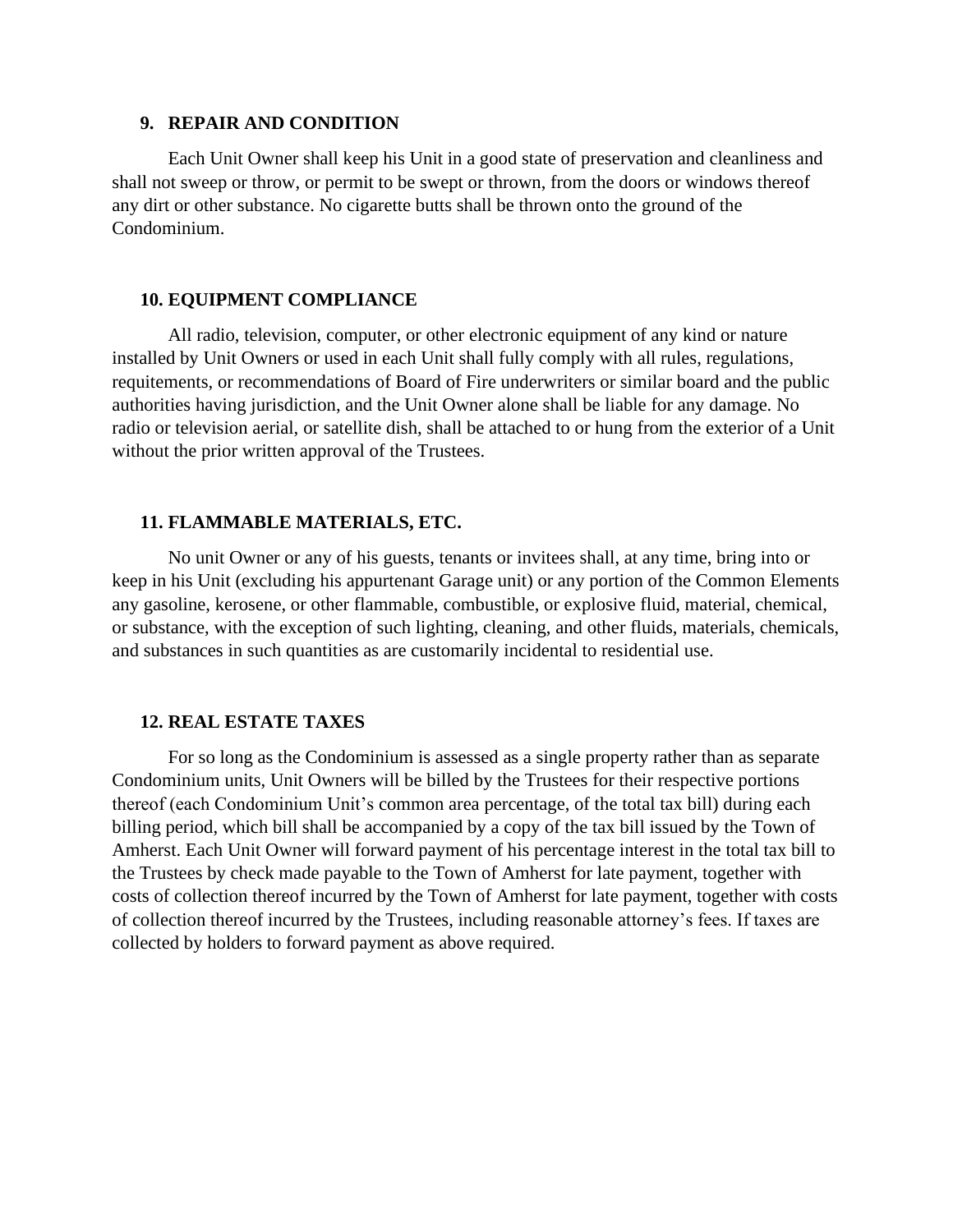# **13. TOWN OF AMHERST PERMITS AND APPROVALS**

No Unit Owner may do anything which will in any way violate or be prohibited under the following approvals from the Town of Amherst. Any attempt to revise or modify the underlying approvals must be with written approval of the Trustees:

- ZBA FY 2016-000230 Dated 8/12/2016
- Management Plant-Dated 4/12/2016
- Site Plan-Dated 9/28/2017

# Parking:

Each condominium Unit will have the deeded parking spaces indicated on the Master Deed, for their exclusive use. Each individual Unit's parking is located at the interior of the property. Parking is accessed from a shared driveway which is 10' wide at the property entrance from North Prospect Street.

# Lighting:

Proposed exterior light fixtures will be "Dark Sky" approved wall sconces; please see attached pictures. Each unit front and back door, garage people door and garage car door and porch will be illuminated with the fixture which has a maximum of 60-watt bulb and approximately 10' light spread at the ground. There will be no other site or pole lighting.

## Signage:

There will be no signage other than as required to identify the units for emergency services.

# **14. AMENDMENTS**

Trustees may also approve the minutes of any meeting through the use of electronic means (including email, video- or tele-conferencing, fax, or PDF files transmitted over the internet).

The Trustees and Unit Owners to vote on matters properly before each such body by electron means (including by website, voting software, and/or email voting). The Trustees may, from time to time, pursuant to its rule-making authority se forth in this Trust, promulgate and amend policies related to the use and implementation of electronic meetings and voting.

D. Electronic (via email) notices of any meetings shall constitute written notice.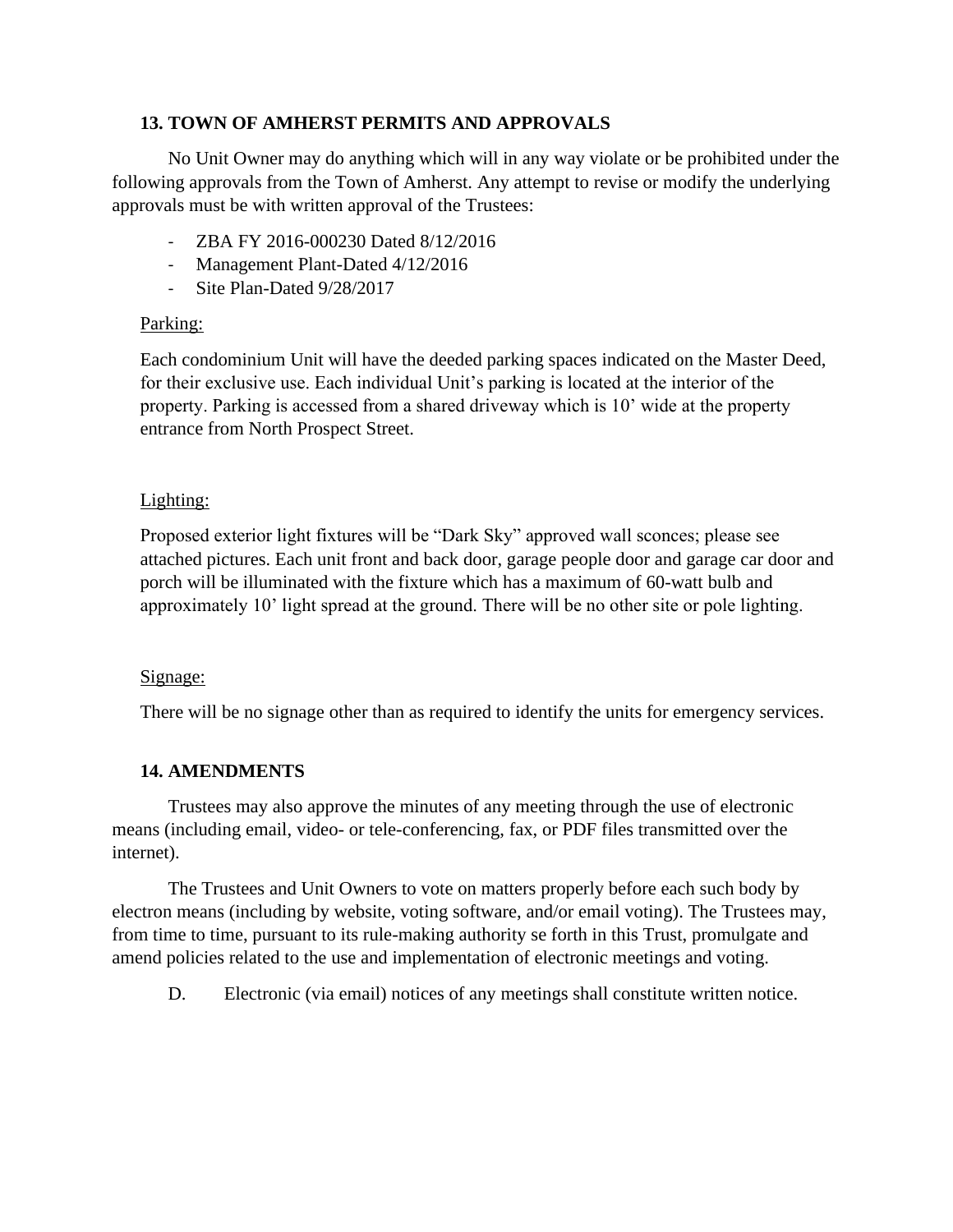### **15. UNIT USE POLICIES**

Notwithstanding Section 8(c)-Use of the building and restrictions of the Master Deed and in order to preserve the owner -occupied residential quality if Lovell House, the following policies relate to unit use. Restrictions set-forth are for the protection of the property and the promotion of the purpose for which the association was creature. Note: Any guideline may be waived by the Boards per 15.3.

# 15.1 **Rental Policy**

a) Units are limited to occupancy as single-family residences. No student rentals are allowed.

b) Units may be leased for a period of time not less than six (6) months.

c) To preserve the owner-occupied residential quality of Lovell House and to assist future Trustees to restrict the number of rental units to no more than 30% of the units.

d) An owner shall secure permission forms form the board of Trustees prior to advertising, listing, or executing a rental. Permission forms will be provided by the Association's managing agent.

e) The board of Trustees shall respond to any request within fourteen (14) days.

f) The Board of Trustees must be notified in writing of the terms and conditions of an approved lease including the names and contact information for all tenants.

g) No subletting is allowed. This must be stated in any rental agreement signed with tenants.

h) Tenants are allowed to have pets with permission of the Trustees.

i) No owner may lease out a unit unless all the account of the owner are paid in full.

j) All tenants must acknowledge receipt of the Rules and Regulations and must abide by them.

## 15.2 **Occupancy Policy**

a) units are limited to occupancy as single-family residences. Fore a unit that is neither owner-occupied nor a rental, an owner shall secure permission from the Board of Trustees in writing of the terms and conditions of any proposed occupancy arrangement, including for family/relatives, that would exceed thirty (30) days. Student occupants living on their own are not allowed. Permission forms will be provided by the association's managing agent.

b) The Board of Trustees shall respond to any request within fourteen (14) days.